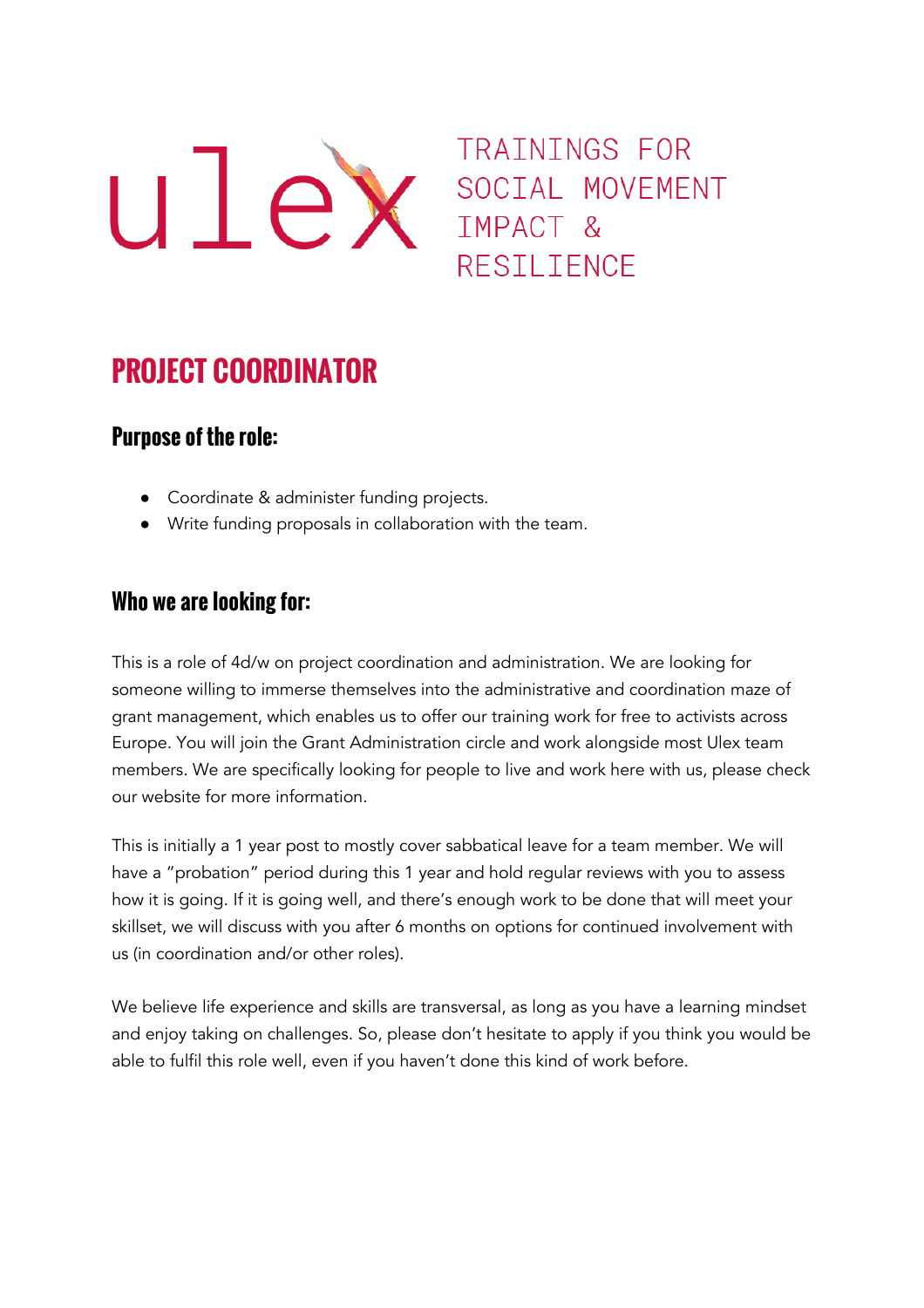# **Initial objectives and key results:**

- 1. Write 1-3 funding applications and several final reports. You will use your writing and framing skills to write good quality applications and reports. You will have the support and feedback of 10 years of experience within the team, and a range of previous successful applications to learn from.
- 2. Supporting approximately 10 partner organisations with funded projects. This involves understanding bureaucratic requirements and procedures, sometimes reading contracts and information with the help of online translation tools. You will also use your communications skills to maintain a good working relationship with organisations, ensuring there's good information flow to understand and improve how our training supports their capacity building. You will use your coordination skills to attend to different aspects of project management: interim reports, receiving participant information at an appropriate time, ensuring all documents required are filled, etc.
- 3. Guiding participants through paperwork in good spirits and with warmth even if you're doing it for the 50th time. You will be competent in navigating a wide range of spreadsheets and systems for storing and passing information. You will also use your attention to detail to generate paperwork (we have templates!) and make sure all the country specific contract requirements are met on the way.
- 4. Effective team work. You will participate in collective decision making around best procedures through Slack or team meetings, proactively coming up with ideas for improvements. You will contribute to embodying a culture of care in how you interact with the rest of the team, offer support when you have capacity and reach out for help when needed.

#### You should not apply for this role if:

- Our organisational culture and values do not strongly resonate with you (see relevant section on the recruitment info page on the website);
- You're not deeply curious and engaged in understanding the socio-political strategies, context and actors of European social movements;
- You can't respectfully manage and hold different perspectives and priorities;
- You need a lot of support to structure your time, task lists and priorities;
- You're not comfortable working as part of a team;
- You're disorganised and don't take personal responsibility or accountability;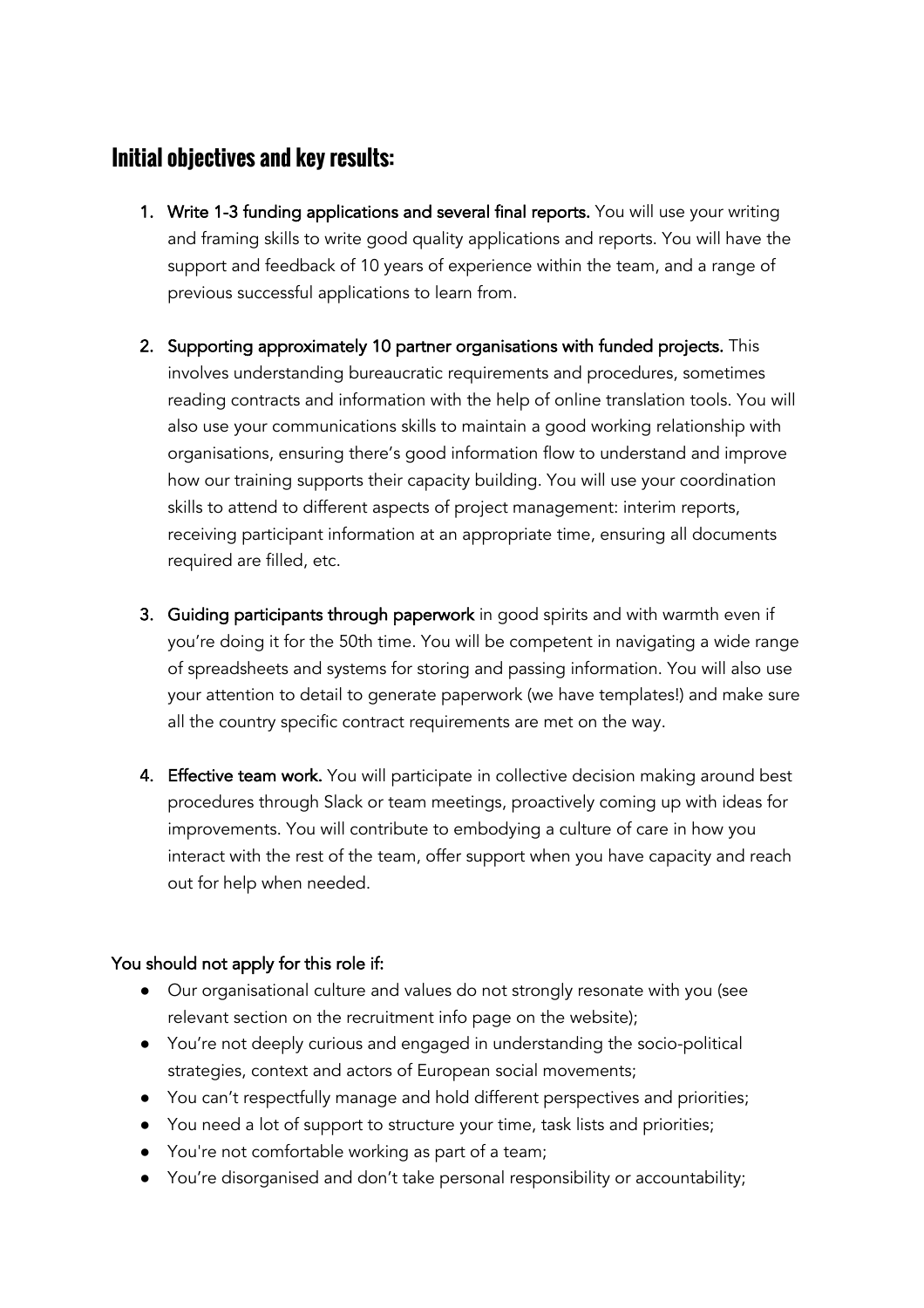- You're not able to manage periods of intense and time-pressured work;
- You're not flexible to work around periods of higher work-load and quieter periods;
- You can't retain confidentiality;
- You're not comfortable with digital tools (and get to know new ones relatively smoothly);
	- Currently we use: Microsoft Office / Open Office (documents and spreadsheets), GoogleDrive, NextCloud, Trello, Slack, Jotforms, Bitwarden, Thunderbird, Acrobat Reader).
- You're not willing to develop caring and supportive relationships with the people you work with;
- You have little interest in deepening your learning around oppression, discrimination, and active solidarity.
- You're not confident in writing and working in English to CEFR Level C1

For more information, you can go to [our website](https://ulexproject.org/working-with-ulex/) to read more on wider team context and how to apply. Key dates:

- The deadline for applications is Tuesday 28th June, end of the day.
- The ideal start date is 8th August. There's some flexibility around this.

More information on wider team context and how to apply also pasted below in the following pages.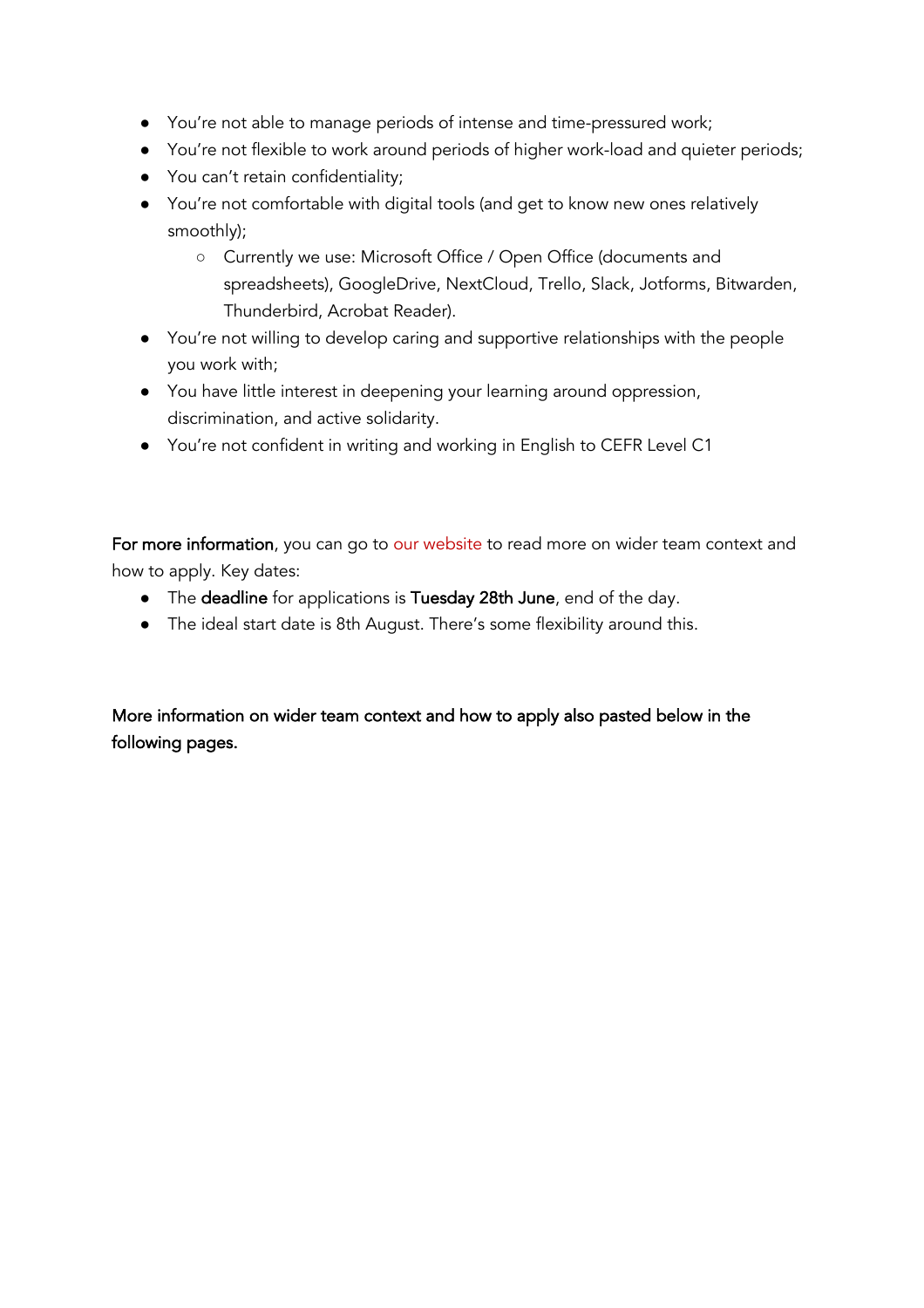# **Why join us?**

#### **Our purpose**

Through activist training and education we support social movements in Europe to contest the future - for social justice and ecological integrity.

We see the problems we face as interconnected. Systemic problems require systemic solutions and connected approaches. In our globalised world social movements and changemakers need increased connections: across borders, across issues, across constituencies. Creating and strengthening such connections enhances both impact and resilience. Sharing experience and learning increases movement responsiveness and vitality. That is why Ulex brings people together from across Europe from diverse groups and movements to learn together and build solidarity.

Over the last ten years we have innovated, piloted and networked. We've trained hundreds of activists from over 20 countries, during tens of thousands of hours of residential training. We've supported diverse organisations and collaborated with numerous international organisations and facilitators. We have done this mostly through residential training in our centres at the foothills of the Catalan Pyrenees. Recently, we have also been researching and generating training resources to increase accessibility of all the experience and knowledge that we have developed in collaboration with many engaged and talented activists and trainers. We've also done many other things, you can have a peek at them in our recent [Impact Report.](https://ulexproject.org/wp-content/uploads/2021/09/Ulex-impact-report-2017-20.pdf)

#### **Our culture and values**

We are a diverse bunch in many ways. Here is a list of many things we value. We value many more too. Please do not take this as an exhaustive list of the "must haves". We fall short of them sometimes too.

● Politics: we come to our work with the urge to challenge the interlocking systems of oppression that undermine social justice and ecological integrity. We're strategic about that and ambitious to have a powerful and transformative impact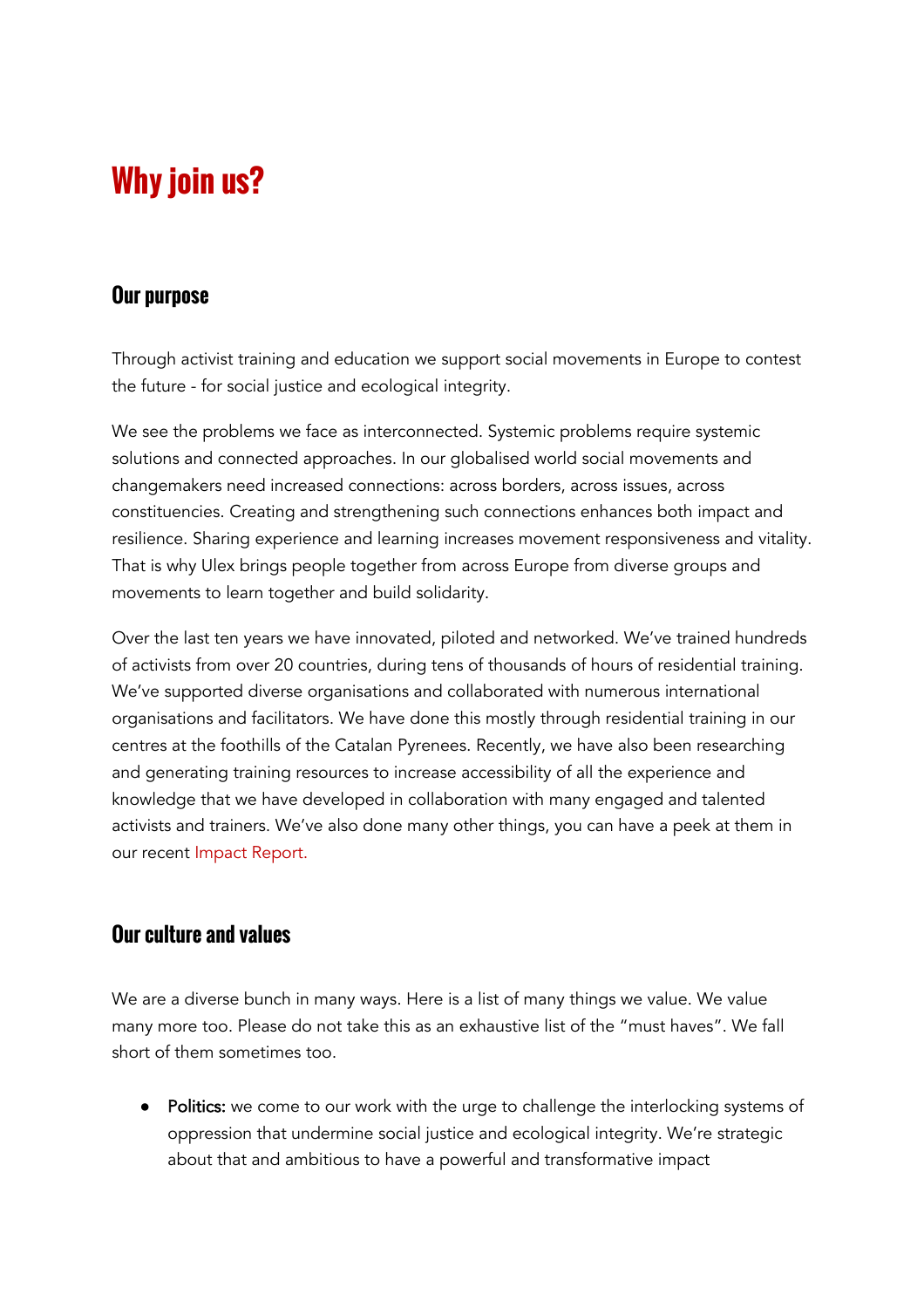- Self-management: everyone has personal autonomy and responsibility to do their best work to achieve their role's purpose. But we are aware of other roles and work collaboratively to ensure all our work aligns together
- Interconnectedness: we navigate with curiosity the tensions between autonomy and cooperation. We believe that our wellbeing and resilience as individuals are tied to those of the group, as well as the earth
- Synergy and Innovation: we reuse and recycle ideas and practices where appropriate and relevant. We don't want to reinvent the wheel. But bring high levels of creativity and innovation to build on what is there.
- Effectiveness: we have high standards for our work, which involves the ability to learn and grow from mistakes
- **Resilience:** we deeply care for each other's sustainability
- Passion: we get energised from each other's commitment to social change and our role within it
- Compassion: we aim to support each other and generate safer spaces for people to know themselves more deeply and bring out their full potential
- Self-awareness: we just do not envision working without it, we expect to be able to reflect with each other about our tendencies and behaviours
- Transformative friendship: we place a lot of value in the quality of our relationships
- Going for the good of the whole: we apply systems thinking and understand that the good of the whole also involves "me".

# **Our team**

We hold each other with a lot of respect, love and appreciation. We are a very hard-working team, made up of some very committed people - and we strive with integrity to support each other to stay resourced and resilient.

Few snapshots:

- We can embody quite a lot of playfulness (e.g. some of us use "just dance" youtube videos to have organised breaks during intense administrative times);
- Most of us meditate (some more regularly than others!);
- You can expect occasional good jokes and sarcasm in our internal communications;
- When workload allows throughout the year, we engage in collective political study to have a shared vocabulary for making strategic decisions together;
- The ['integral activist' approach](https://ulexproject.org/integral-activist-training/) that we hold for our trainings, also applies to how we think about our work together;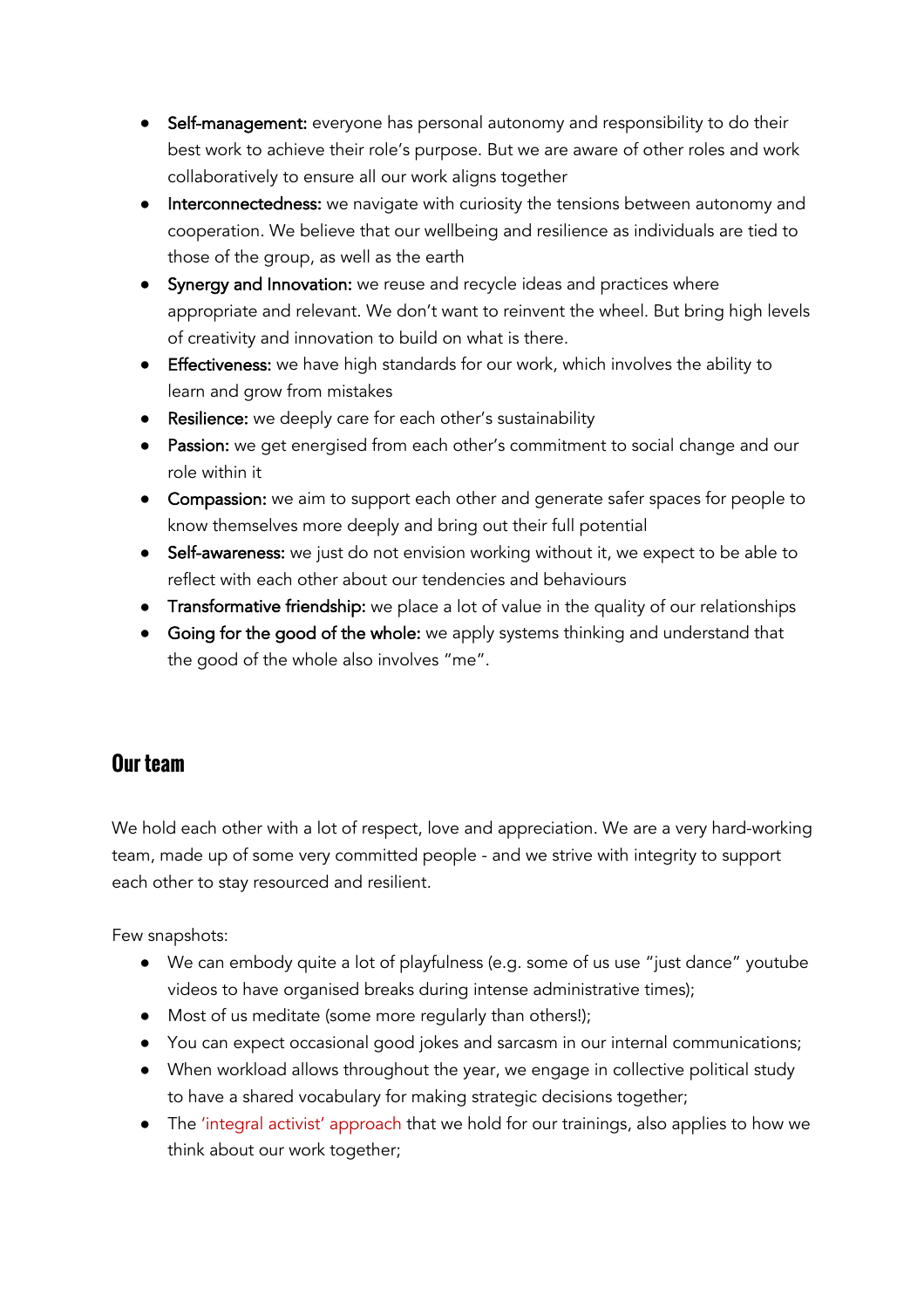- You will be able to geek out about productivity systems and systematising everything, or on the contrary find others who like to keep things organic and flowing (we do achieve a good balance and all those people still love each other after years of working together);
- We take processes for both support and accountability seriously (individually and as a whole team) to help each other grow;
- [Click here](https://ulexproject.org/who-we-are/) to read some brief descriptions of team members.

#### **Our governance**

We are implementing Sociocracy as our governance structure. This means we value empowerment and a dynamic balance between autonomy and cooperation. We're not typically hierarchical, but neither are we simply horizontal! Sociocracy offers an agile structure that distributes decision making and aims to be empowering, efficient, and ensure we take care of each other. You will become part of the circles that are relevant to your work (a bit like working groups or teams). In these circles, as a full member, you will have equal power to consent or object to any decisions. You will have both autonomy and responsibility and be expected to consider the good of the whole.

#### **Where you will work from**

Our office and about half of our team members are based in a small intentional community and project called Ecodharma. It's in the foothills of the Catalan Pyrenees. It is a stunning place to live. It is perfect for somebody who enjoys living in a small community but also likes space for themselves (we're currently 6 people, looking to increase to 8 in the shortterm, aiming for 10-12 medium/long-term).

We are specifically looking for people to live and work here with us. We place a lot of value on the quality of our relationships, so being in the same place really helps with that. It also helps us to embody other aspects of our team culture such as regular study together, collective contemplative practice, and deepening friendship. However, we'll also consider people who want to work remotely. But if you didn't want (or weren't able) to take this post residentially at the community, we would still like you to spend at least 1 month per year with us (during September this year) to lay a solid foundation for our working relationships going forward.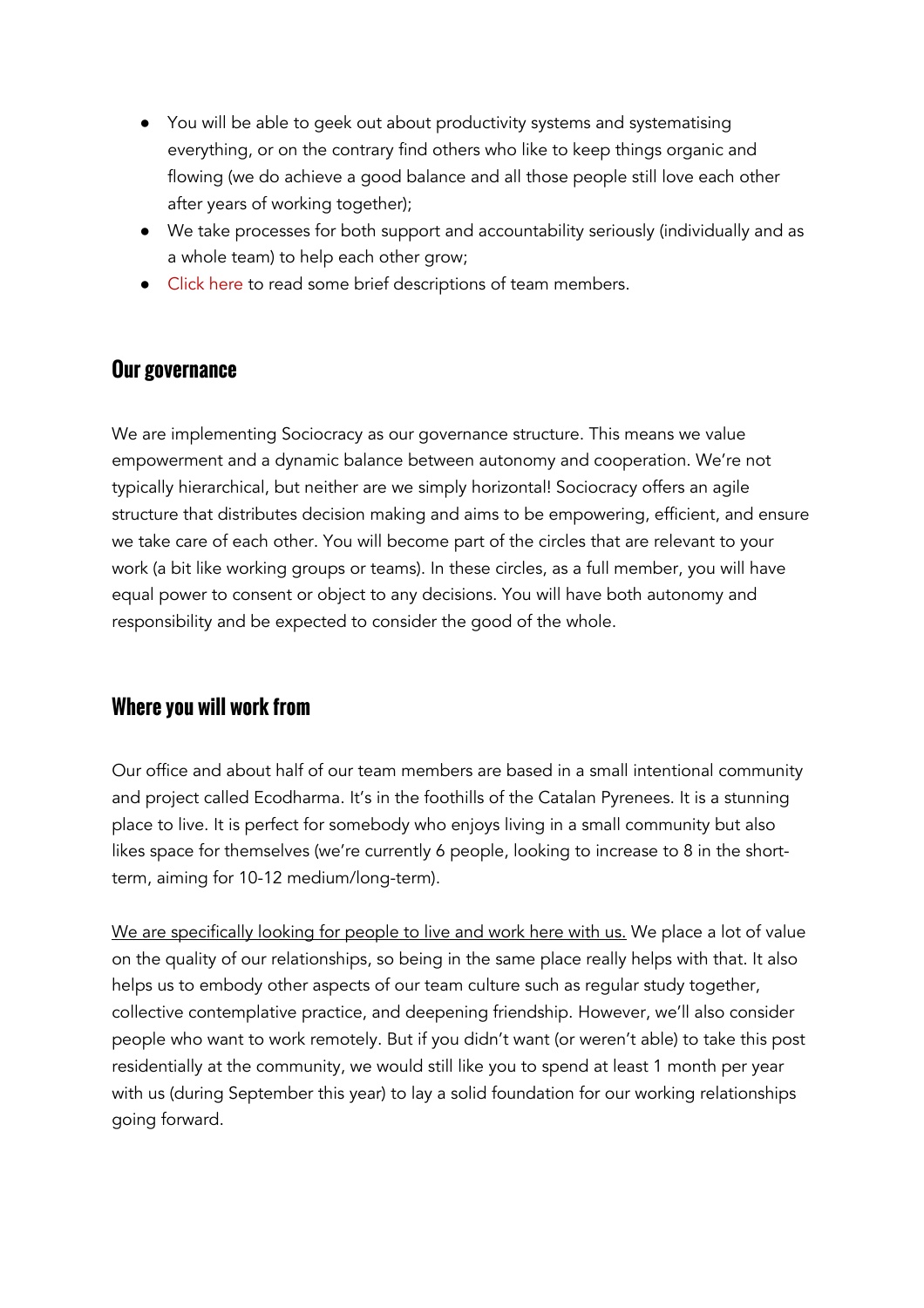### **Work Schedule**

We agree to a minimum of 32 working hours a week. Typically the working week at Ulex is Tuesday to Friday. A "typical" day can be thought of as 9 to 6pm, with 1h for lunch (but we're not all typical). We operate on trust, and nobody is watching or counting anybody's hours. We essentially work whenever is best for us, bearing in mind that coordinated working hours are useful for communicating with each other and having enough overlap for effective cooperation.

So, we take the breaks we need when we need them. We can choose to work at the weekends to free up some of our time during the week or just because we want to. As long as we're communicating clearly with the rest of the team if the change in our working pattern is going to affect them, all is well. If we end up with spare or idle time, we're trusted to express this and take on more tasks/responsibilities. Equally, if we're overstretched and need to constantly work overtime to fulfil our roles, and this is a challenge and concern for us, we're trusted to bring this up so that we can find a collective solution.

For the trust-based approach to work, we need to be conscientious about making good use of the time we consider work time.

If you need other working agreements for hours (for example, accumulating "toil" formally and then taking it), you can bring this up in a meeting and it can be agreed for you by the team.

#### **Time off**

6 weeks per year. Generally any time will be fine as long as necessary tasks can get done while the person is away. We usually coordinate time in March for the following 12 months, to ensure adequate cover and time overlapping as a team.

There are some times in the year that are not ideal for (long) periods of time off, namely funding application writing time from December till February.

We don't take account of bank holidays or other public holidays. They are not additional to the 6 weeks per year.

Retreat time (for those living residentially) is additional to holidays. Historically at Ecodharma there has been a one month retreat in February. We have not been able to do this due to workload management with covid, and for now are changing to shorter retreats (6 days or so) a couple of times per year. Those working remotely can also ask for retreat time and join us with it.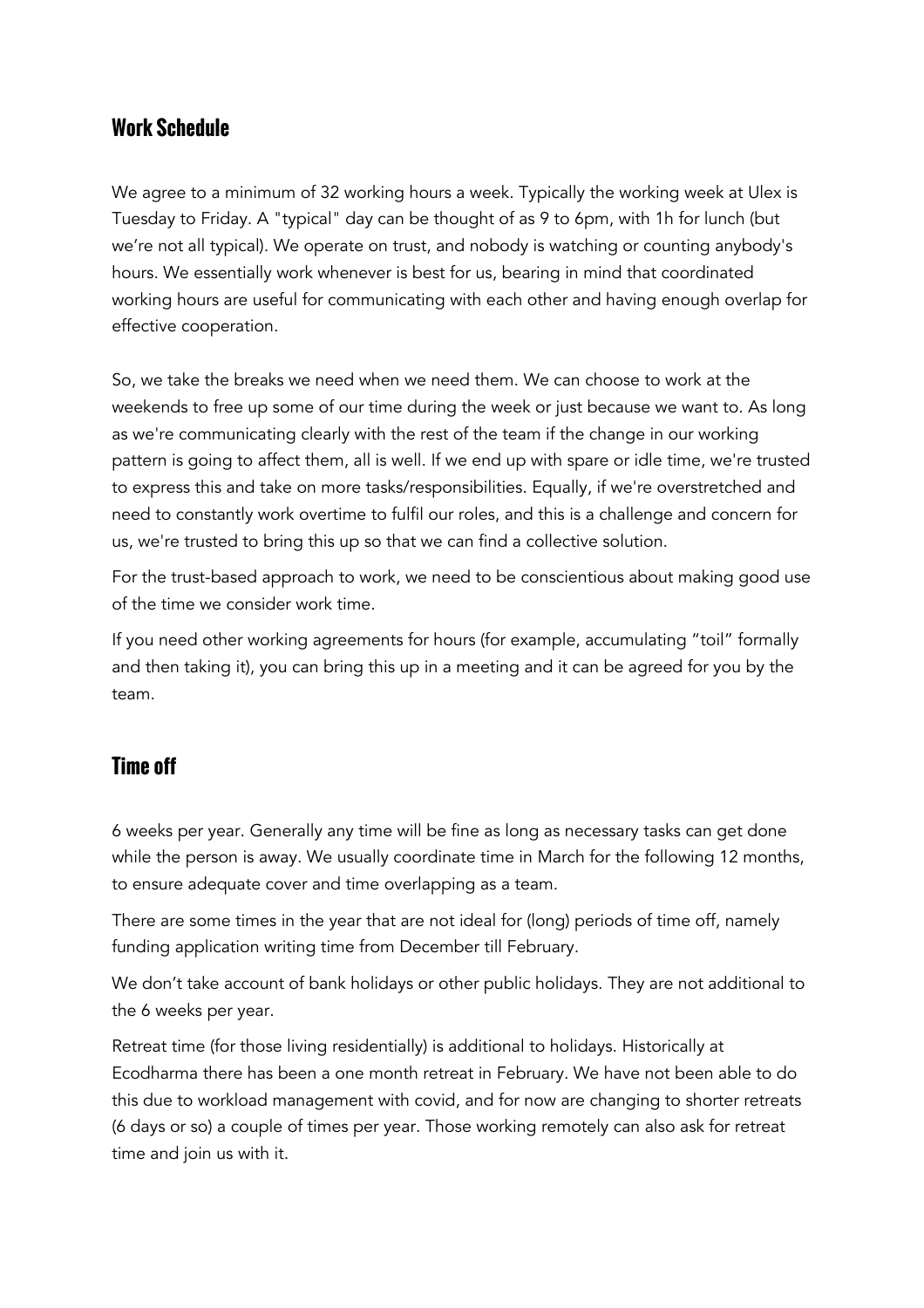# **Financial support**

We operate a 'solidarity economy'. So, we don't offer a wage or salary in the traditional sense. Instead, our approach is to consider the financial support that each of us needs to live a simple good life and feel resourced to contribute our work to the project. We will have a conversation and take into account your healthcare needs, caring responsibilities, debt, taxes and so on. However, as a social movement organisation, our funds are limited, so what we can offer will be limited too.

As a guideline, this is what is currently happening for current team members:

- Residentially: between 12,500€ and 17,500€ (as a mix of financial support, and inkind support)
- Remotely: between 15,000€ and 20,000€ net (and up to 31,000€ gross).

As stated, this is what is happening at the moment. We do negotiate and review financial support on an ongoing basis, and on a needs basis. We think about our needs carefully, and we think of them with the spirit of generosity in mind. This comes together with a strong determination to take care of ourselves in the long-term even if we might be able to "live with less" in the short-term.

Depending on where you will be based there are options to be contracted under the Spanish state or through a UK registered organisation. If neither of these options work for you, you will need to be responsible for invoicing us as self-employed.

#### **Diversity**

We are a diverse group with regards to gender, class, age and nationality. There is currently one BIPOC member of the team. Cultural backgrounds include Catalan, British, Polish, Russian, Turkish. We would like to continue to grow the diversity of our team and we strongly encourage people to apply with different experiences, backgrounds and identities.

We believe our differences and uniqueness make us stronger and we have a culture where difference and authenticity is valued. We want people from diverse backgrounds to feel represented and welcomed at Ulex. Having a diverse team will also help us build a broadbased Social Movement Organisation which can support and welcome a wide range of people and groups across society.